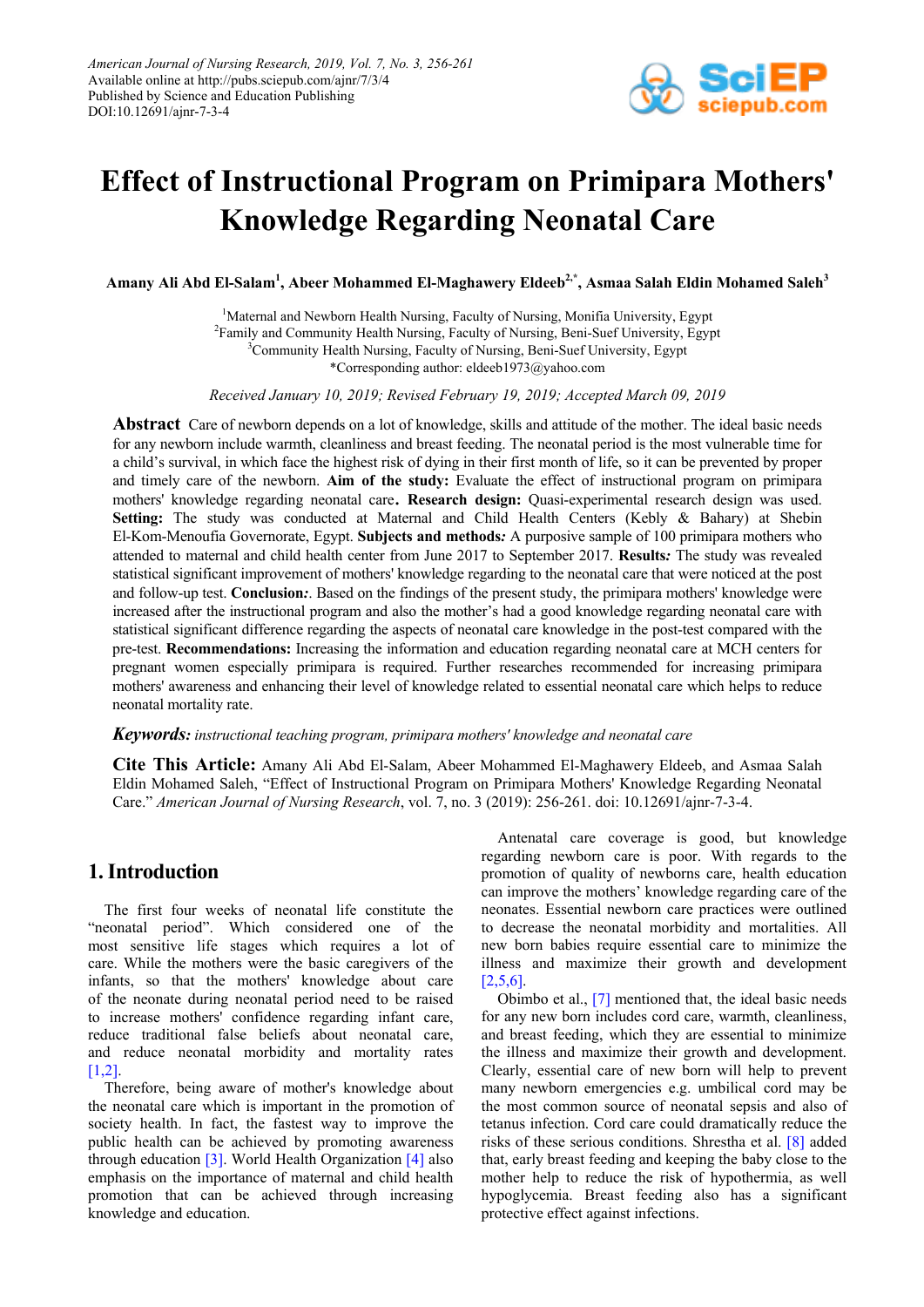One of the most significant contributions of the medical fraternity to mankind is the advent of vaccines. Parental decisions regarding immunization are very important for increasing the immunization rate, compliance and for decreasing any possible immunization errors. Parents' knowledge and practices regarding immunization are the major factors that contribute to their vaccination decisions. There are many barriers against immunization, including misinformation about vaccines. Improving parents' awareness, good knowledge regarding vaccination is required. Therefore, physicians, pharmacists, nurses, and others health care providers should provide parents with correct information about vaccines [\[9\].](#page-5-6)

New born babies are at risk of infection if hygiene is not adequate. Good hygiene would reduce the likelihood of dermatitis and skin diseases being spread. The daily cleaning of the infant affords an excellent opportunity for making the observations that are necessary during the immediate post-natal period [\[10,11\].](#page-5-7)

#### **1.1. Significance of the Study**

Recent researches are concerned with topics that are related to the care given to the newborn because it helps to protects the neonates against infection. Harmful practices regarding neonatal care were prevalent among mothers especially primipara, so educating those mothers is important, to create awareness about the essential obstetric and neonatal care which they are the key steps in achieving the goals of reproductive and child health care.

The mother is the key person in maintaining health status of her neonates. The care received to newborn from her mother, depends on the mother's knowledge and skills. Therefore, the current study was conducted to improve the knowledge of primipara mothers regarding the neonatal care.

#### **1.2. Aim**

To evaluate the effect of instructional program on primipara mothers knowledge regarding neonatal care.

#### **1.3. Hypothesis of the Study**

The following research hypotheses were formulated to achieve the aim of the study:

**H1**-The primipara mothers who will be subjected to instructional program about neonatal care will get higher neonatal care knowledge score.

**H2** – Mothers' knowledge score of the post-test would be significantly higher than the pre-test regarding to the neonatal care at the level of  $p < 0.05$ .

**H3-** There is significant relation between pre and post test knowledge score of the primipara mothers regarding neonatal care with their demographic variables at the level of  $p < 0.05$ .

## **2. Subjects and Methods**

#### **2.1. Research Design**

Quasi-experimental research design was used in the study.

## **2.2. Setting**

The study was conducted at Maternal and Child Health Centers (Kebly & Bahary) at Shebin El-Kom-Menoufia Governorate, Egypt

#### **2.3. Sample**

Purposive sample of 100 primipara mothers who had attended to the study settings from June 2017 to September 2017

**Sample size:** A purposive sample of 100 primipara mothers was recruited for the study, based on the Maternal and Child Health Center (Kebly & Bahary) statistics (2016) which revealed that the centers received approximately 8200 primipara mothers during this year.

The sample size was calculated by the following formula:

Yamanes formula: n=N/1+N(e)2

 $n= 8200/1+8200(0,10)^2$ 

n = sample size & N = Population size & e = Margin of errors which is  $0.10\%$  & Confidence level = 90%.

## **2.4. Inclusion Criteria**

Inclusion Criteria includes all primipara mothers that are pregnant at 24 weeks of gestation, who are available at the time of data collection and willing to participate in the study.

#### **2.5. Data Collection Tool**

It was included two parts as the following:-

**Part (1): A Structured interview questionnaire:** It was developed by the researchers to collect the necessary data after using extensive review of literature. it includes demographic data such as mother's age, education, occupation, residence, sources of neonatal care knowledge, and telephone number (for continues follow up if needed).

**Part (2): Neonatal care questionnaire (pre- post and follow-up test):** This tool was designed by the researcher through an extensive review of recent literatures. It was including data to determine the level of mothers' knowledge about newborn care, the tool included (7) items of neonatal care which included in the present study as maintenance of hygiene, maintenance of body temperature, umbilical cord care, eye care, establishment of breast feeding, burping and immunization. The tool includes 20 questions. The questions given to the mothers to be answered informs of "Yes" or "No". Knowledge scoring was done depending on the responses to the questions given by mothers and represented as follows, Score '1' for correct response and 'Zero' for wrong response and then the level of knowledge classified into poor from (0-5), average from (6-15) and good knowledge from (16-20).

# **3. Methods of Data Collection**

## **3.1. Ethical Consideration**

An official permission was granted from the director of the maternal and child health centers. The researcher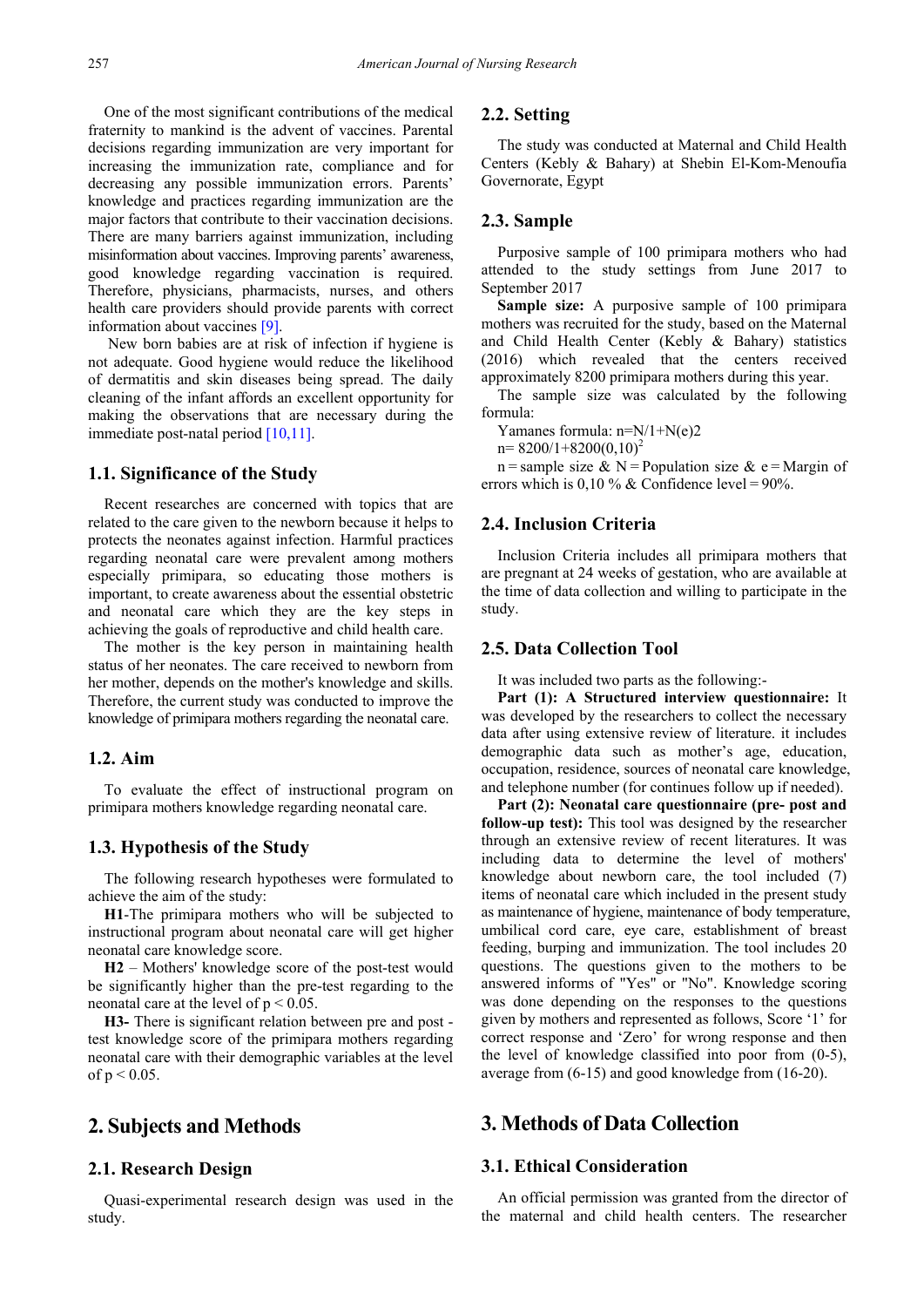introduced themselves to the women who met the inclusion criteria and informed them about the purpose of the study in order to obtain their acceptance to share in this study. The researcher ensured that, the study posed no risk or hazards on their health and their participation in the study is voluntary. Pregnant women whose were willing to participate in the study and met the inclusion criteria were approached by the researcher and asked for verbal consent to confirm their acceptance, and all events that occurred during data collection were considered confidential**.**

## **3.2. Operational Design**

The operational design includes preparatory phase, content validity, reliability, pilot study and fieldwork.

## **3.3. Preparatory Phase**

It includes reviewing of literature, different studies and theoretical knowledge of various aspect of the problems using books, articles, internet, periodicals and magazines.

## **3.4. Validity and Reliability**

Tool were submitted to a panel of four experts in the field of maternity nursing, obstetric medicine, family and community health nursing to test the content validity. Modification were carried out according to the panel judgment on a clarity of the sentences and appropriateness of the content. The reliability test was assessed by using Cronbach's alpha test and pilot study by using test-retest.

## **3.5. Pilot Study**

It was conducted to test feasibility and applicability of the instrument and maneuver of interventions; it was also used to estimate the time needed to collect the data. It was conducted on a sample of 10% of total sample (10 primipara mothers). They were excluded from the main sample. The results of piloting were used to finalize the instrument and schedule the field work time needed. Some changes were made to the data collection tool according to the opinion of professors and the findings of piloting.

#### **3.6. Field Work**

The pregnant women at 24 weeks of pregnancy were asked by the researcher to participate in the study during their first visit to the MCH center, or at the visits for follow-up and vaccination. After obtaining ethical approval from the pregnant women and explained the purpose of the study, the address and telephone number of each participant was taken for follow-up. The time consumed in this phase was about 15 minutes to 20 minutes.

## **3.7. Procedures**

The study was conducted through 3 phases: **-**

1. **Preparatory Phase:** An official permission to conduct the proposed study was obtained from the centers administrators. As well as, all participants and healthcare providers were informed orally about the purpose, importance and benefits of the study.

2. **Interviewing phase:** The researcher met the primipara mothers at the center and introducing herself to the mothers also obtained their acceptance to be recruited in the study, as well as to gain their cooperation. The researcher explained the aim of the study, its importance, and its benefits to them. Interviewing phase was implemented in 2 steps: A) History taking and B) Knowledge assessment.

**A. History taking:** the mothers were interviewed to collect data related to personal and demographical data such as mother's age, education, occupation, residence, sources of neonatal care knowledge and telephone number (for continues follow up if needed).

**B. Knowledge assessment:** The researcher obtained the base line assessment to neonatal care knowledge of the mother using neonatal care questionnaire (pre-test). Pre -test for each mother take about 10–15 min.

- **3. Implementation phase:** The researcher was providing instructional program regarding neonatal care through educational session in a group for all available mothers having the inclusion criteria and accept to participate in the study. The session was taken 30 min, they given in a simple Arabic language and a guided colored booklets given to each mother, at the end of the session, the researcher start to do the post-test for each mother which has taken 10–15 min.
- **4. Follow-up Phase:** Follow up of the neonatal care mothers' knowledge done during the routine visits of the mother's to the MCH center (three months of the post -test). The mother's were asked to complete the questionnaire of the follow-up test (part 2).

# **4. Statistical Analysis**

The data collected were tabulated and analyzed by using SPSS (statistical package for social sciences) statistical package version 20 on IBM compatible computer. Qualitative data were expressed as number and percentage (No  $\& \frac{9}{9}$ ) and analyzed by applying chi-square test.

## **5. Results**

[Table 1](#page-3-0) showed that, (53 %) of the mothers in the studied sample had a secondary education, while (30%) had a university education. The family members are the main source of neonatal care knowledge of the mothers  $(34\%)$ . The mean age of the mothers are  $(20.51\pm1.64)$ .

[Table 2](#page-3-1)**:** indicated that, low mean score of the mothers' neonatal care knowledge regarding maintaining thermal protection, umbilical cord care, eye care and burping  $(1.28\pm0.88, 1.56\pm1.13, 0.90\pm0.69, 1.99\pm1.04)$  respectively.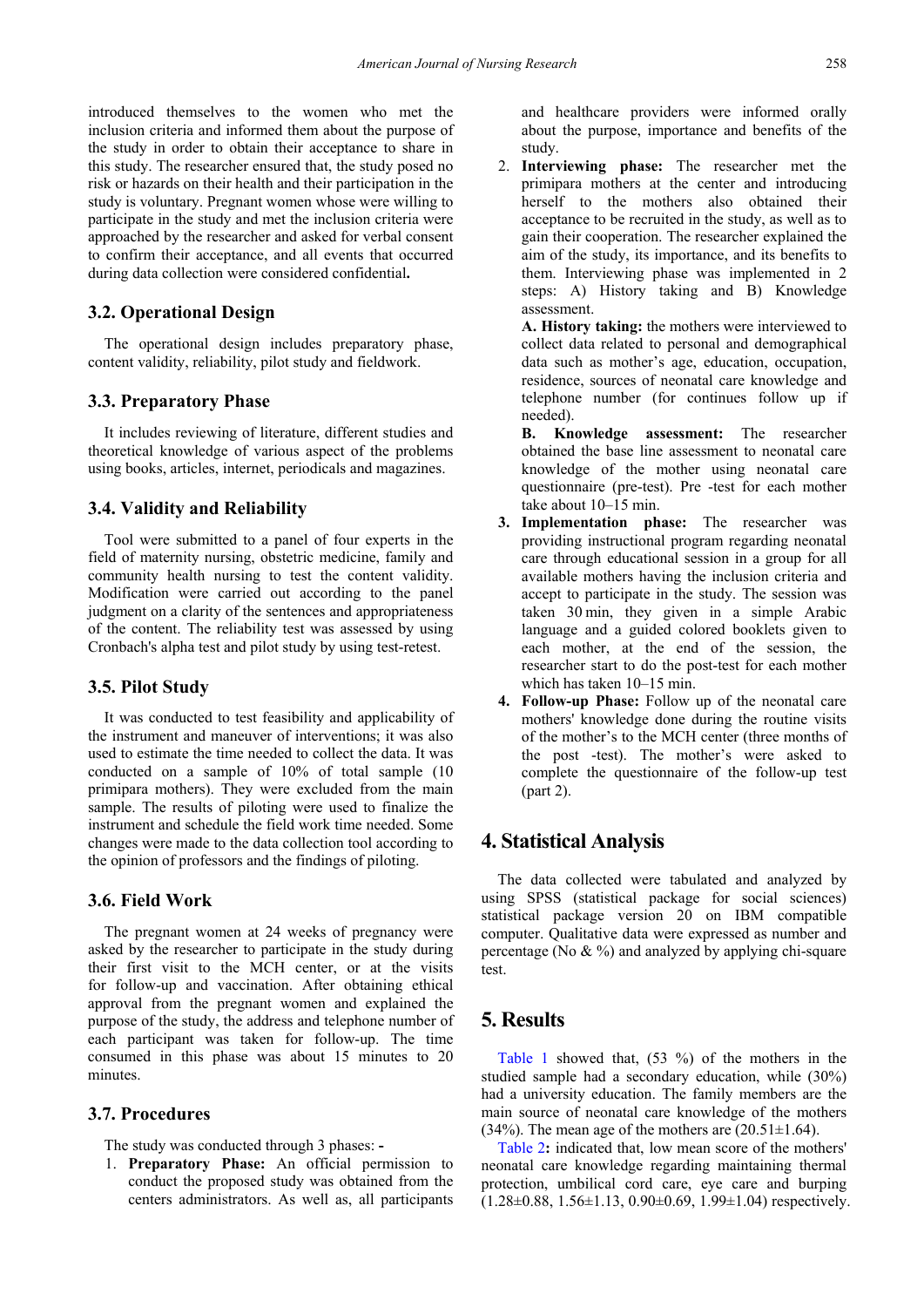<span id="page-3-0"></span>

|                                     | $(N = 100)$                       |               |  |
|-------------------------------------|-----------------------------------|---------------|--|
| Sociodemographic Data               | No.                               | $\frac{0}{0}$ |  |
| <b>Educational level:</b>           |                                   |               |  |
| -illiterate                         | 5                                 | 5             |  |
| -Basic                              | 12                                | 12            |  |
| -Secondary                          | 53                                | 53            |  |
| -university                         | 30                                | 30            |  |
| Occupations:                        |                                   |               |  |
| House wife                          | 31                                | 31            |  |
| Working                             | 69                                | 69            |  |
| <b>Residence:</b>                   |                                   |               |  |
| Urban                               | 47                                | 47            |  |
| Rural                               | 53                                | 53            |  |
| Sources of neonatal care knowledge: |                                   |               |  |
| - Family members                    | 34                                | 34            |  |
| - Friends                           | 23                                | 23            |  |
| -Mass media and social media        | 26                                | 26            |  |
| -Reading                            | 17                                | 17            |  |
| Age:                                | Mean $\pm SD$<br>$20.51 \pm 1.64$ |               |  |

**Table 1. Distribution of Sociodemographic Characteristics of the Primipara Mothers in the Studied Sample (N=100)**

**Table 2. Pre-test Mean Score of the Primipara Mothers Regarding Neonatal Care Knowledge (N= 100).**

<span id="page-3-1"></span>

|                                     | $(N=100)$       |  |
|-------------------------------------|-----------------|--|
| Aspect of neonatal care             | Mean $\pm SD$   |  |
| Maintaining Cleanliness and hygiene | $3.18 \pm 1.10$ |  |
| Maintaining Thermal protection      | $1.28 \pm 0.88$ |  |
| Umbilical cord care                 | $1.56 \pm 1.13$ |  |
| Eye care                            | $0.90 \pm 0.69$ |  |
| Breastfeeding                       | $2.17\pm1.15$   |  |
| <b>Burping</b>                      | $1.99 \pm 1.04$ |  |
| Immunization                        | $2.21 \pm 1.32$ |  |

**Table 3. Comparison between Pre and Post-test Neonatal Care Knowledge Scores among the Primipara Mothers (N=100).**

<span id="page-3-2"></span>

|                                           | $(N=100)$       |                 |                   |         |         |
|-------------------------------------------|-----------------|-----------------|-------------------|---------|---------|
| Aspect of<br>neonatal care                | Pre-test        | Post-test       | Follow-up<br>test | t-value | P-value |
|                                           | Mean $\pm SD$   | Mean $\pm$ SD   | Mean $\pm SD$     |         |         |
| Maintaining<br>cleanliness<br>and hygiene | $3.18 \pm 1.10$ | $4.99 \pm 0.98$ | $5.01 \pm 0.78$   | 8.01    | < 0.05  |
| Maintaining<br>thermal<br>protection      | $1.28 \pm 0.88$ | $2.54\pm0.85$   | $2.94\pm 0.74$    | 10.99   | < 0.05  |
| Umbilical cord<br>care                    | $1.56 \pm 1.13$ | $2.73 \pm 0.60$ | $2.88 \pm 0.78$   | 11.23   | < 0.05  |
| Eye care                                  | $0.90 \pm 0.69$ | $1.96 \pm 0.65$ | $1.88 \pm 0.76$   | 10.13   | < 0.05  |
| <b>Breastfeeding</b>                      | $2.17 \pm 1.15$ | $4.76 \pm 1.19$ | $4.66 \pm 1.23$   | 15.56   | < 0.05  |
| <b>Burping</b>                            | $1.99 \pm 1.04$ | $2.62 \pm 1.12$ | $2.76 \pm 1.45$   | 12.55   | < 0.05  |
| Immunization                              | $2.21 \pm 1.32$ | $4.45 \pm 0.98$ | $4.48 \pm 0.96$   | 15.87   | < 0.05  |

[Table 3](#page-3-2) indicated that, there were statistical significant difference between the primipara mothers regarding aspect of neonatal care knowledge in the post-test compared with the pre-test. The mean knowledge score in the post-test was higher regarding the cleanliness and hygiene, thermal protection, umbilical cord care, eye care, breastfeeding, burping and immunization which was (4.99±0.98, 2.54±0.85, 2.73 $\pm$ 0.60, 1.96 $\pm$ 0.65, 4.76 $\pm$ 1.19, 2.62 $\pm$ 1.12 and 4.45 $\pm$ 0.98) respectively especially after the instructional program.

[Figure 1](#page-3-3) showed that, the (70 %) of the primipara mothers had a poor knowledge in the pre-test compared with  $(5\%)$  in the post-test. While only  $(10\%)$  of them had a good knowledge in the pre-test compared with 86% of the them in the post-test.

<span id="page-3-3"></span>

**Figure 1.** Pre and Post- Test Percentage Distribution of the Total Neonatal Care Knowledge Level among the Primipara mothers (N=100).

<span id="page-3-4"></span>

**Figure 2.** Post Test and Follow-up Test Percentage Distribution of the Neonatal Care Knowledge Level of the primipara mothers (N=100)

[Figure 2](#page-3-4) presented that (89%) of primipara mothers had a good neonatal care knowledge in the post test and (92%) of them had also a good neonatal care knowledge in the follow-up test

# **6. Discussion**

The first step of any educational program is the recognition and prioritization of the educational requirements. Educational needs reflect the gap between what an individual knows and what he or she must know and do. The gap may be due to lack of knowledge  $[5,6]$ . Awareness of the mothers towards neonatal care has a lots of lacunae, so there is scope for improvement by providing better care and health education for antenatal mothers at primary care. Therefore, through this study, researchers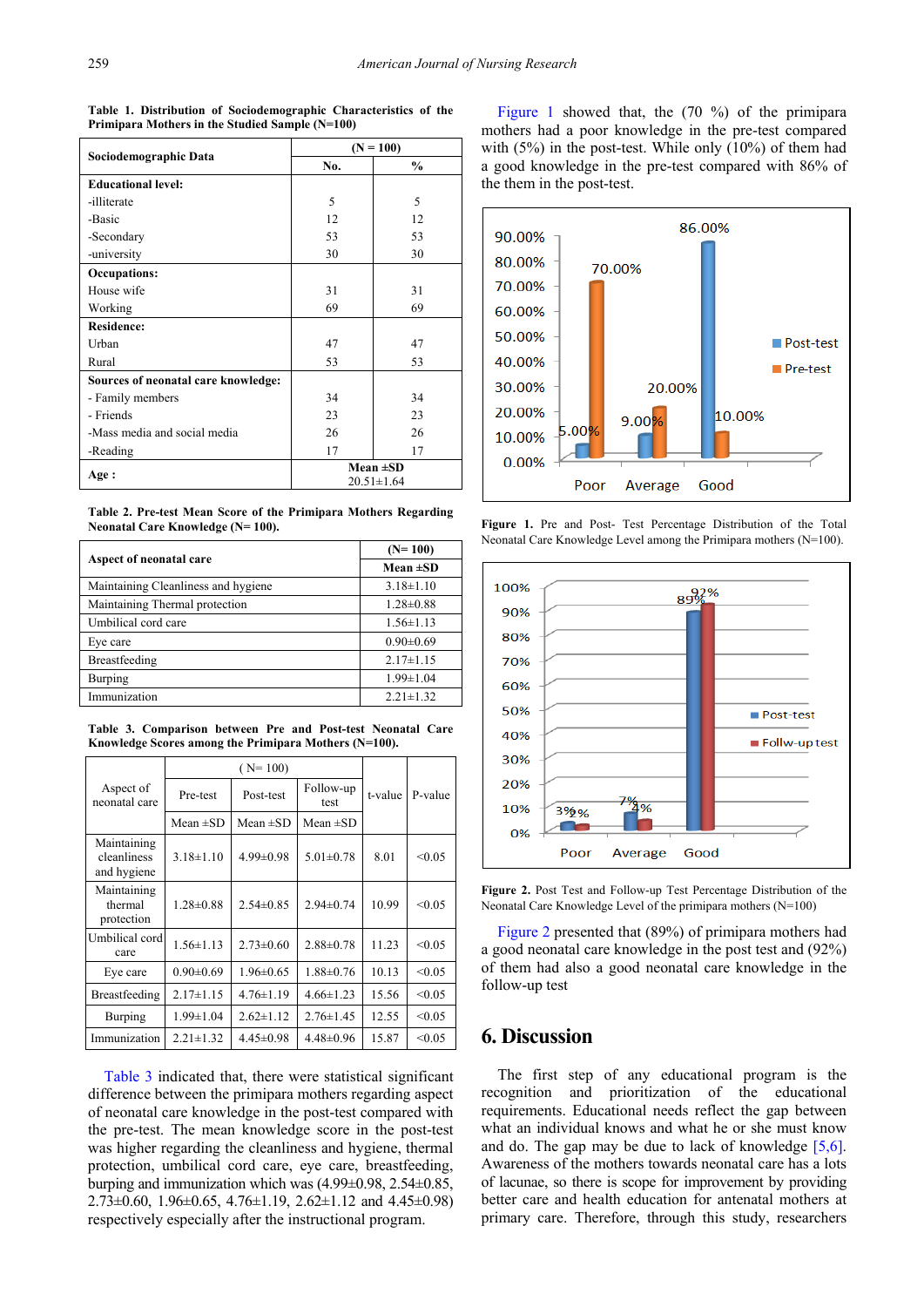tried to highlight the effect of instructional program on primipara mothers' knowledge regarding neonatal care.

The current study revealed that half of the primipara mothers had a secondary education and the mean age of them were  $20.51 \pm 1.64$  for this reason their knowledge was markedly changed regarding the neonatal care from pretest to the posttest  $\&$  the follow-up test and this change showed a statistically significant difference. In the same line Klein [\[12\]](#page-5-9) reported in their study "which conducted in Emirates" that there was a significant association between the level of neonatal care knowledge and selected demographic variables as educational level ( $χ$ 2 = 48.75 & p-value = .00) and age ( $χ$ 2 = 5.008 & p-value = .024). Mohamed et al., [\[3\]](#page-5-1) reported that the mothers who had a secondary school education and increased maternal age were found to be a positively associated with at least one or more of maternal neonatal care knowledge.

Regarding the sources of neonatal care knowledge, the current study revealed that, about one third of the primipara mothers in the study receive their knowledge from the family members. This finding in accordance with Bowman [\[13\]](#page-5-10) who showed that, there are a significant association between neonatal care knowledge and practice with demographic variables like age, educational level of the mothers and type of family knowledge, in which most of the newborn knowledge are received from the family.

Concerning maintaining thermal protection of the neonates, the results of this study showed that highest mean score of knowledge among the primipara in posttest compared with the pretest. This could be attributed to the sufficient basic information gained from the instructional program. This result in agreement with Huang et al., [\[14\]](#page-5-11) reported in their study "which conducted in rural India" that thermal care is the component of essential newborn care by the mother's. Also Baqui et al., [\[15\]](#page-5-12) added that, maintaining the normal body temperature is extremely important in newborn because of their larger body surface area.

The present study assessed the knowledge of primipara mothers about the maintenance of the cord care, the findings of the present study shows that, low mean knowledge score in the pretest compared with highest means score in the posttest. The results revealed that the instructional program had a significant effect on increasing the mothers level of knowledge, because lack of knowledge about the cord care affects the mothers' ability to make independent decision on cord care especially among the primipara. This finding in accordance with a study of Obimbo et al., [\[7,16\]](#page-5-4) which has shown that the least knowledge score found in the pretest regarding the aspect of prevention of cord infection of the newborn. This finding congruent with study findings of Amy and John [\[17\]](#page-5-13) who reported that, lack of knowledge of standard cord care is an important factor underlying unhygienic umbilical cord management among the mothers.

As regards to breast feeding there was statistical significant improving in primipara knowledge regarding the breast feeding in the posttest. This result could be due to the effect of program that given to primipara mothers. Similarly, [\[14,18\]](#page-5-11) reported that the structured teaching was effective in improving the level of knowledge to all mothers which become knowledgeable about breast feeding and its advantages. The difference between the pre and post test scores was highly significant at  $p$ -value $\leq 0.05$  level. There was statistical significant relation between improving the mothers' knowledge and the educational program.

Concerning maintaining thermal protection of the neonates, the results of this study showed that highest mean score of knowledge among the primipara in posttest and follow-up test. In the line with Borràs et al., [\[19\]](#page-5-14) who reported that, most of the previous studies found a strong relationship between pediatric immunization coverage and parental knowledge. This relationship showed a positive correlation between these factors. In other words, any increase in parental knowledge and practice will lead to increases in vaccination rates. Davis et al., [\[20,21\]](#page-5-15) also revealed that although immunizations does not come under the essential newborn care practices, it is crucial that the mothers are imparted the elementary lessons regarding immunization. Although all the mothers in the present study were of the opinion that vaccines are essential, majority of them did not know which all disease can be prevented with vaccines. In addition, St-Amour et al., [\[22\]](#page-5-16) showed that better knowledge of the mother especially the primipara about the vaccines would improve the vaccine coverage.

The current study revealed that there was statistically significant improvement on all aspect of neonatal care such as maintaining cleanliness and hygiene, maintaining thermal protection, umbilical cord care, eye care, breast feeding, burping and immunization in posttest compared with the pretest. Also World Health Organization [\[4\]](#page-5-2) stated that integrated approach, like good feeding practice, immunization, good hygiene and healthy development of the neonates will help to reduce the neonatal mortality rates. Therefore, the investigator strongly feels the need to impart structure as teaching program on prevention of the new born hypothermia, initiation of breast feeding and prevention of the neonatal sepsis, that will help the mothers for better newborn care practice at home after discharge, hence the education place plays a vital role in reducing the newborn mortality rate.

The present study findings revealed that, about two thirds of primipara mothers in the pre test have a poor knowledge regarding total neonatal care knowledge. This finding was in agreement with Kadam and Tata, [\[23\]](#page-5-17) who found that the majority of the participants mother's in the pre test had a poor neonatal care knowledge in Malawi. Also, Kuo et al., [\[24\]](#page-5-18) who conducted a pre test study on primipara mothers' regarding neonatal care knowledge "reported that seventy percent of the mothers had inadequate knowledge while thirty percent had moderately adequate knowledge and no one had adequate knowledge".

The current study revealed that, there were improvement of the mother's level of neonatal care knowledge in the posttest compared with the pretest. From the researcher point of view the instructional program had a significant effect on studied mothers by increasing their level of neonatal care knowledge. This is because the mother is the most important person who looks after to meets the physiological and psychological needs of the newborn. The findings are supported by Mozafari et al., [\[25\]](#page-5-19) who done a survey study conducted in 2016 which revealed that, the mothers' knowledge and practices were within good and satisfactory average scores in most of the studied items related to newborn care giving at home.